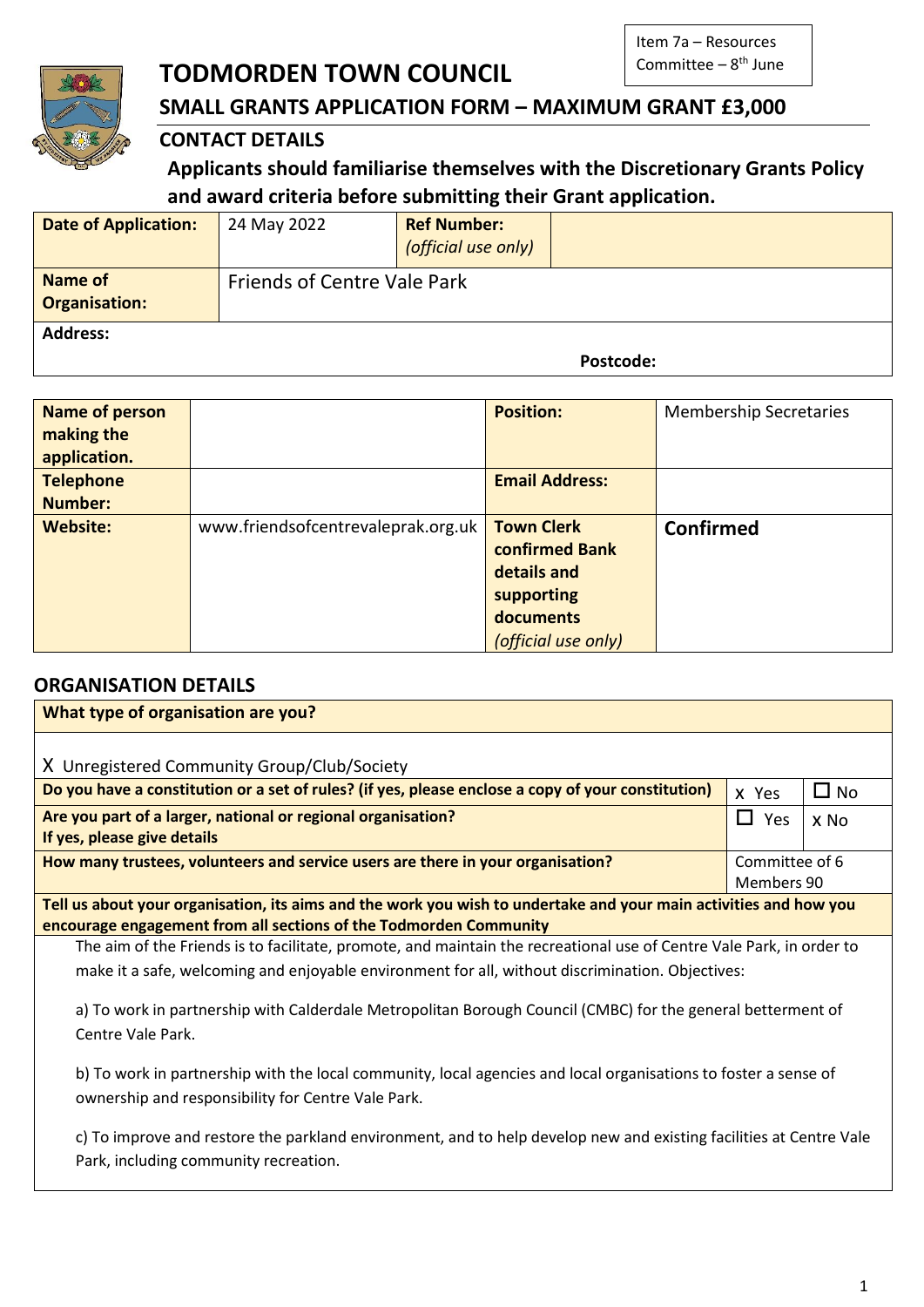d) Through education to promote the public understanding and appreciation of the natural environment and history of Centre Vale Park.

e) To apply to external funding bodies for contributions towards the costs of educational and environmental improvement projects.

Activities include • Hands-on projects such as woodland management, planting initiatives and path improvements. FoCVP has a team of regular volunteers who work in the park two mornings a month. • The planning and promotion of projects such as development of the park's facilities through fundraising and public awareness. Recent projects have included: - Creation of a Heritage Trail in partnership with Groundworks after £98k Heritage Lottery Fund - Design and installation of interpretation boards - Creation of Heritage Trail leaflet and guided tours - Creation of a schools' outdoor learning area - Research and publication of Stories of Centre Vale Trees, a trail booklet explaining the local, national and international significance of a dozen tree species - running Birdwatching guided walks - Ensuring the park is well maintained; monitoring and raising any issues that arise with local authority staff who oversee the park. - Holding monthly meetings to discuss future events and planning, review the effectiveness of past activities and organise work for volunteer days. - Running a 'Friends' membership scheme, with regular newsletters.

We were successful in gaining a grant from the Arts Council England via Community Foundation Calderdale of £3,800 the grant required us to partner up with an arts organisation, and we have commissioned Music for the Many to compose a piece of musical theatre to be premiered at a Jubilee Picnic in the Park hosted by the Friends – see poster.

The piece of musical theatre has been inspired in consultation with children and elders of Todmorden to capture the town's history, the park and Jubilee's past. The performance will include 100 people, roughly 75 pupils from seven schools in Todmorden, supported by 25 professional musicians and singers.

Sadly Todmorden's Mayor and Deputy Mayor are unable to attend, but a W Yorkshire Deputy Lieutenant will be.

We want to have additional musical performance on the day and to capture the event for posterity.

We ask for a grant of £550 to cover the following costs:

- £150 for Todmorden Brass Band
- £100 for Three Valley's Gospel Choir
- £50 for Nicola Mills Opera
- £250 for Rowenna Baldwin of Hare Moon Film Productions to create an 8 minute film of the event

**How will you acknowledge the Assistance of Todmorden Town Council on all promotional material - see declaration attend of application.**

Unfortunately our publicity materials have already been produced with logos – as per the poster.

However, we propose three ways to acknowledge the assistance of Todmorden Town Council: 1. Specific thanks and image of the town's crest on the film – shown to schools, on Friends and Music for the Many websites and facebook page.

- 2. The compere on the day thanking Todmorden Town Council when introducing the three performances
- 3. Having a Todmorden Town Council pendant flag alongside the Friends gazebo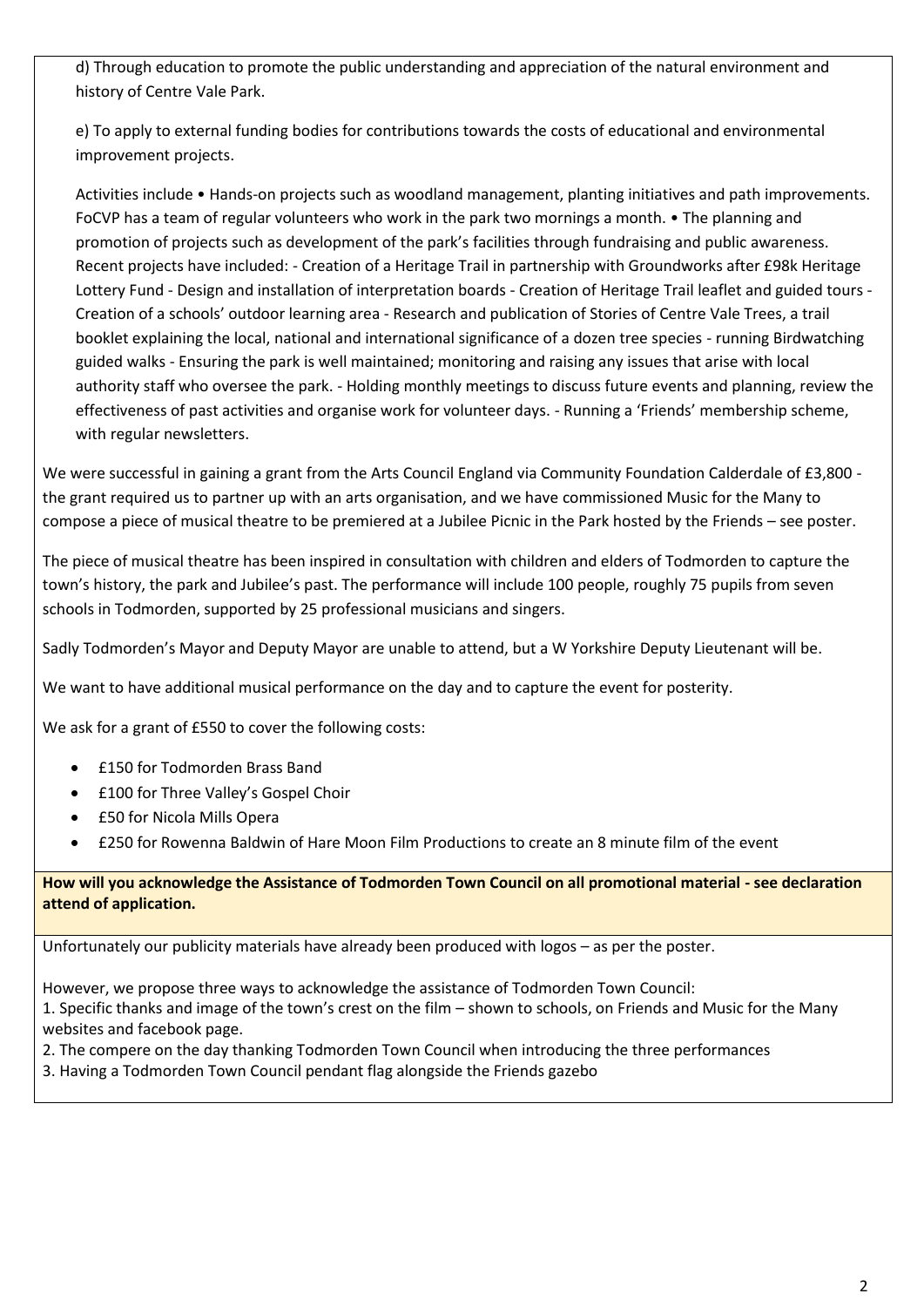**Will your project have any implications in respect of climate emergency and if so, how do you intend to minimise such impact?**

Not a significant implication, though mindful of caring for the planet we will have recycle points.

#### **FINANCIAL INFORMATION – (Please complete/provide)**

| <b>Level of Reserves</b><br><b>Held at application date</b> | <b>Audited Accounts/Annual</b><br><b>Income Expenditure</b><br><b>Statement</b> | <b>Bank Statement(s)</b><br><b>Balance at application</b><br>date | <b>Total value of Assets Held</b><br>£0 |
|-------------------------------------------------------------|---------------------------------------------------------------------------------|-------------------------------------------------------------------|-----------------------------------------|
| £4,500<br>(including Arts Council<br><b>England grant)</b>  | <b>Attached from 20/21</b>                                                      | £4,500                                                            | No fixed assets, just cash              |

### **DETAILS OF FUNDING REQUESTED**

|                                                                                                                                                                                    | What is the purpose of your request for a grant?         |                                                                                                                                                                                                                                                                                                                                                          |
|------------------------------------------------------------------------------------------------------------------------------------------------------------------------------------|----------------------------------------------------------|----------------------------------------------------------------------------------------------------------------------------------------------------------------------------------------------------------------------------------------------------------------------------------------------------------------------------------------------------------|
| <b>Town Hall Hire</b><br>П<br>Project Delivery<br>ப<br>Core Funding<br>ப<br>Civic Pride<br>X<br>ப<br>Safety/Promotion<br>□<br>□<br>Climate Change<br>□<br><b>Community Benefit</b> | Town Centre Improvement<br><b>Environmental Projects</b> | <b>Community Cohesion</b><br>X.<br><b>Cultural Arts &amp; Music</b><br>X<br><b>Town Centre Event</b><br>x<br><b>Food Growing</b><br><b>Skills Development</b><br><b>Voluntary Sector Youth Engagement</b><br>X.<br>Social Exclusion/Economic Difficulties<br>Accessibility and Inclusivity – especially Dementia friendly<br>Other (Please Specify)<br>□ |
| What is your project called?                                                                                                                                                       |                                                          | Jubilee Picnic in the Park (Sunday 19 June 2022)                                                                                                                                                                                                                                                                                                         |

| When will your project start<br>and finish? | Start Date: Sunday 19 June 2022 | Finish Date: Sunday 19 June 2022 |
|---------------------------------------------|---------------------------------|----------------------------------|
|                                             |                                 |                                  |

#### **How will your project benefit the local community within the Todmorden town boundary? (Use a separate Sheet if necessary).**

Our key target audience are the children and young people of Todmorden. In particular those through disadvantage who may not have the opportunity to engage with professionals in the creation of music and performance. Music for the Many has access to these children and young people, and has all the established links with the schools of Todmorden; the 90 children and young people will:

- Be involved in the rehearsal and public performance of a new musical composition
- Benefit from quality, professional music tuition extending beyond their core school curriculum
- Have the opportunity to collaborate with other musical partners in the town
- Be part of a significant, local/national historical event
- Enjoy the satisfaction of achievement
- See their achievement acknowledged by family, friends and residents of Todmorden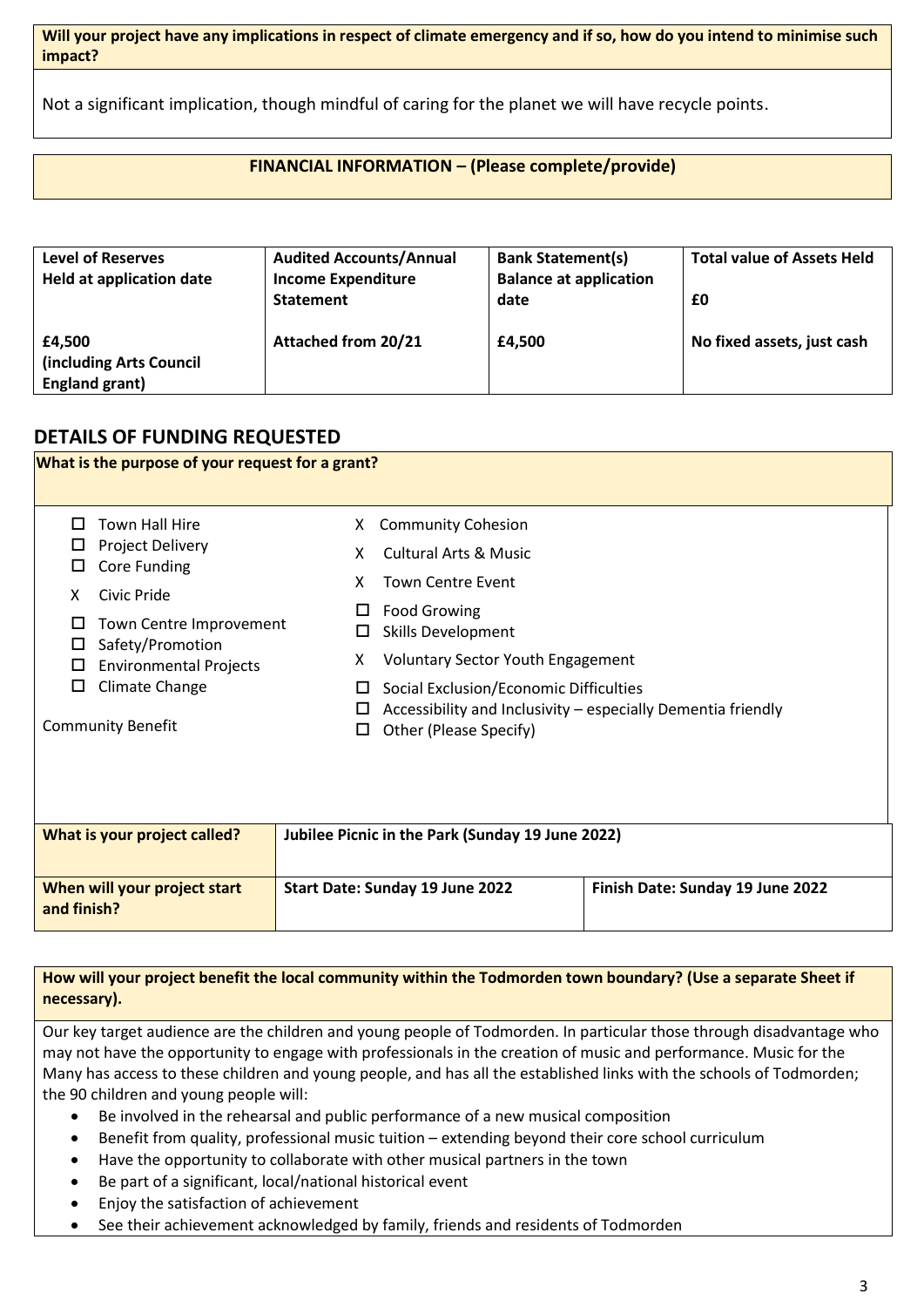Additionally, the family and friends of the young performers, and the wider community of Todmorden, will:

- Experience the talents and performance of young people in Todmorden
- Participate in a significant local celebration of a national milestone

We want an inter-generational event, where older residents of Todmorden – many of whom will have experienced increased isolation in recent years – will benefit from recalling and sharing reminiscences with the young people in the composition stage, and be attendant at the picnic to further share their memories of Centre Vale Park in a special 'Park Memories' space.

#### **Why is this project needed? What advantage will it bring to Todmorden? How many people within the Todmorden town boundary will benefit from the project?**

The Friends of Centre Vale Park are a body of volunteers that speak and act on behalf of the people of Todmorden, whether park users or not. The experience for the children and young people will be of a high quality, engaging with professionals in the arts. The project requires them to go on a journey of learning, development and improvement. They will contribute to the very design of the composition, gain understanding of Britain's royal history and how that is entwined with Todmorden history – have some ownership of the production, then gain a sense of achievement as they rehearse and perfect their individual contribution and collectively feel a sense of accomplishment.

We consider the project and event will have a lasting memory for the children and young people involved. The recording will be shown locally and available online, a record for ever.

There is a need to bridge ever widening generational gaps; the world of a young person accelerates exponentially in the eyes of many older people. There is the exciting opportunity to connect the generations and expose young people to the relevance of the 70 year timeline of Queen Elizabeth's reign with the living elders in Todmorden.

The event will further reinforce the recognition of Centre Vale Park as a very special place; extending community use; access to beauty, physical and mental health; appreciation of natural environment; less vandalism; more people involved in looking after the park and looking out for each other.

The reduction of community interaction and cohesion during the covid pandemic has been all too stark for many people in Todmorden. Our project and event will contribute to revitalising peoples of the town. Music has the unique power to raise people up. It helps to improve confidence and wellbeing, enabling us to communicate and interact better with those around us and to express emotion.

The project and event will bring together many different people and musical groups within Todmorden and thereby strengthen their ties; this collaboration will make the future different by paving the way for further working together between schools, artists and community organisations in the town.

100 performers in the Music for the Many musical theatre – further professional musicians involved. Anticipated attendance of 3-400 people 20 volunteer stewards/organisers

**Please include dates and venue of events if applicable – please include a draft programme if available.**

Sunday 19 June 12.30pm – 3pm Centre Vale Park 11.00 Event committee members on site - set up 11.45 Stewards briefing 12.30 Event opens - Tod Brass Band play for 30 mins 1.00 Nicola Mills - opera tunes for 20 mins 1.20 Three Valleys Gospel - sing for 30 mins 1.50 Judging of Best Dressed Father's Day Jubilee Dad by Deputy Lieutenant 1.55 .... followed by judging of Best Dressed Jubilee Dog by Deputy Lieutenant \* taxi with three female elders arriving to courtyard for 2pm - need VIP treatment and chairs 2.00 Music for the Many musical theatre performance 20/25 minutes 2.30 Tod Brass Band play for 20 mins as people disperse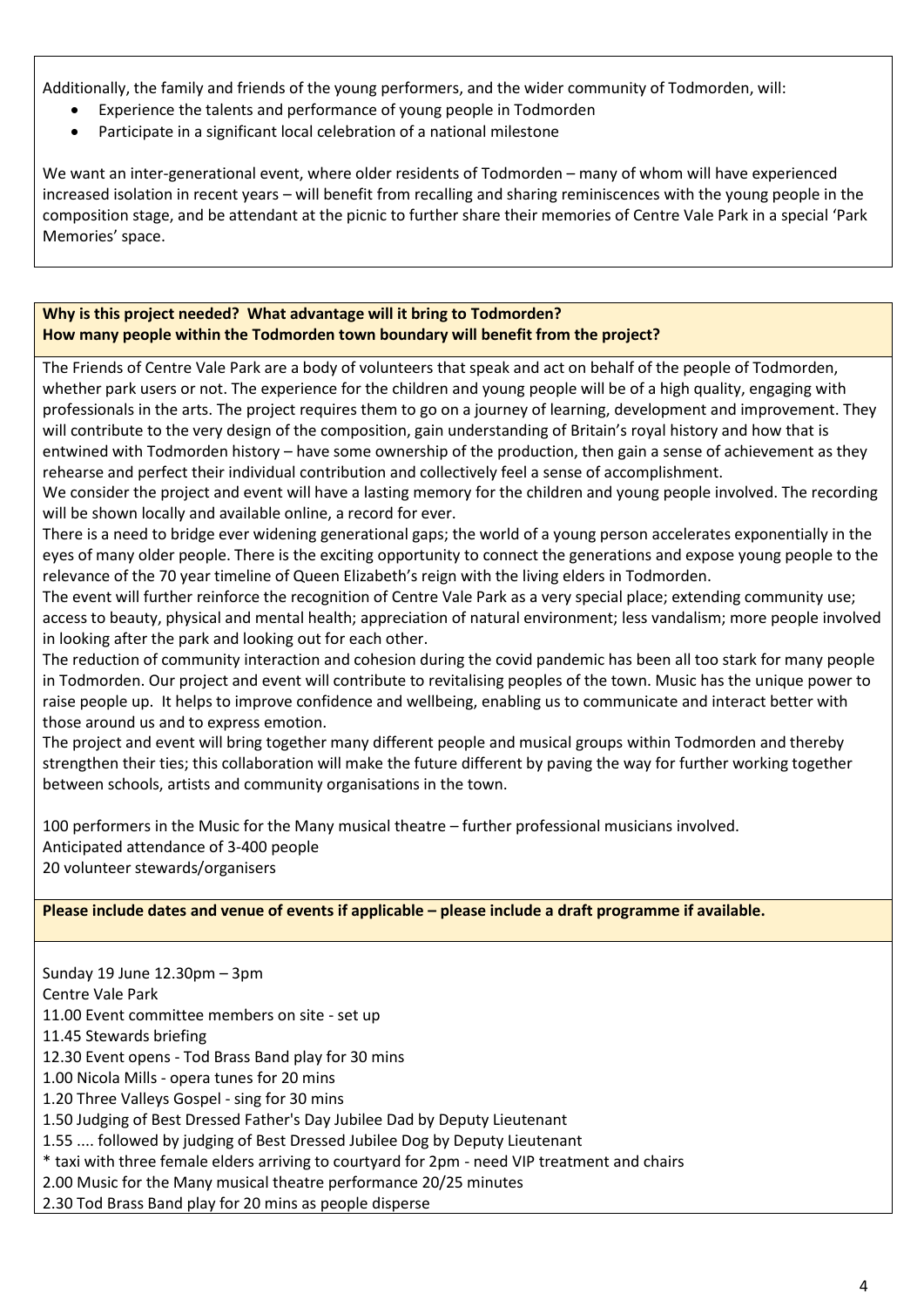# **PROJECT COSTS AND FINANCES**

| <b>Total Cost of Project:</b> | £4,350 | <b>Amount Requested:</b> | £550 |
|-------------------------------|--------|--------------------------|------|
|                               |        |                          |      |

| Have you previously applied for grant funding from Todmorden Town Council? |                                                                             | x Yes |  |
|----------------------------------------------------------------------------|-----------------------------------------------------------------------------|-------|--|
| If yes, when did you apply and                                             | Over the years for small grants – planting schemes, print of leaflets, Tree |       |  |
| what amounts were awarded?                                                 | <b>Booklet</b>                                                              |       |  |

| Have you or this group previously applied for or received any other grant for this<br>project? |                                                                | X Yes | No |
|------------------------------------------------------------------------------------------------|----------------------------------------------------------------|-------|----|
| <b>Applied to:</b>                                                                             | Arts Council England - through Community Foundation Calderdale |       |    |
| Date(s) applied for:                                                                           | 28 February 2022                                               |       |    |
| <b>Received from:</b>                                                                          | 20 April 2022                                                  |       |    |
| Date(s) received:                                                                              |                                                                |       |    |
| <b>Amount (s) received:</b>                                                                    |                                                                |       |    |

| Budget: This budget should be for the total cost of the activity you are applying to do. Please be as accurate as you can,<br>as you may be asked to explain any amount which is unclear. Attach a separate budget sheet if you have done this work<br>already. Please also provide estimates/quotations of the proposed items of expenditure you may use. |         |  |
|------------------------------------------------------------------------------------------------------------------------------------------------------------------------------------------------------------------------------------------------------------------------------------------------------------------------------------------------------------|---------|--|
| <b>Expenditure items</b>                                                                                                                                                                                                                                                                                                                                   | Cost(f) |  |
| Todmorden Brass Band                                                                                                                                                                                                                                                                                                                                       | 150     |  |
| Three Valley's Gospel Choir                                                                                                                                                                                                                                                                                                                                | 100     |  |
| Nicola Mills Opera Singer                                                                                                                                                                                                                                                                                                                                  | 50      |  |
| Rowenna Baldwin of Hare Moon Film Productions to create an 8 minute film of the event                                                                                                                                                                                                                                                                      | 250     |  |
|                                                                                                                                                                                                                                                                                                                                                            |         |  |
| Music for the Many                                                                                                                                                                                                                                                                                                                                         | 3,036   |  |
| Logistics - portaloos, publicity, license, banners, posters and fliers, stewards bibs etc.<br>764                                                                                                                                                                                                                                                          |         |  |
| If applicable - Volunteer hours<br>at £10 per hour                                                                                                                                                                                                                                                                                                         |         |  |
| <b>A: Total Expenditure</b>                                                                                                                                                                                                                                                                                                                                | 4,350   |  |

| <b>Other Income Sources (state from whom and whether confirmed)</b>                  | Income $(f)$ |
|--------------------------------------------------------------------------------------|--------------|
| From your own resources (including public fundraising)                               |              |
| Arts Council England via Community Foundation Calderdale                             | 3,800        |
|                                                                                      |              |
|                                                                                      |              |
|                                                                                      |              |
| If applicable - Volunteer hours at £10 per hour - (Match with Figure in Expenditure) |              |
| <b>B: Total Income</b>                                                               |              |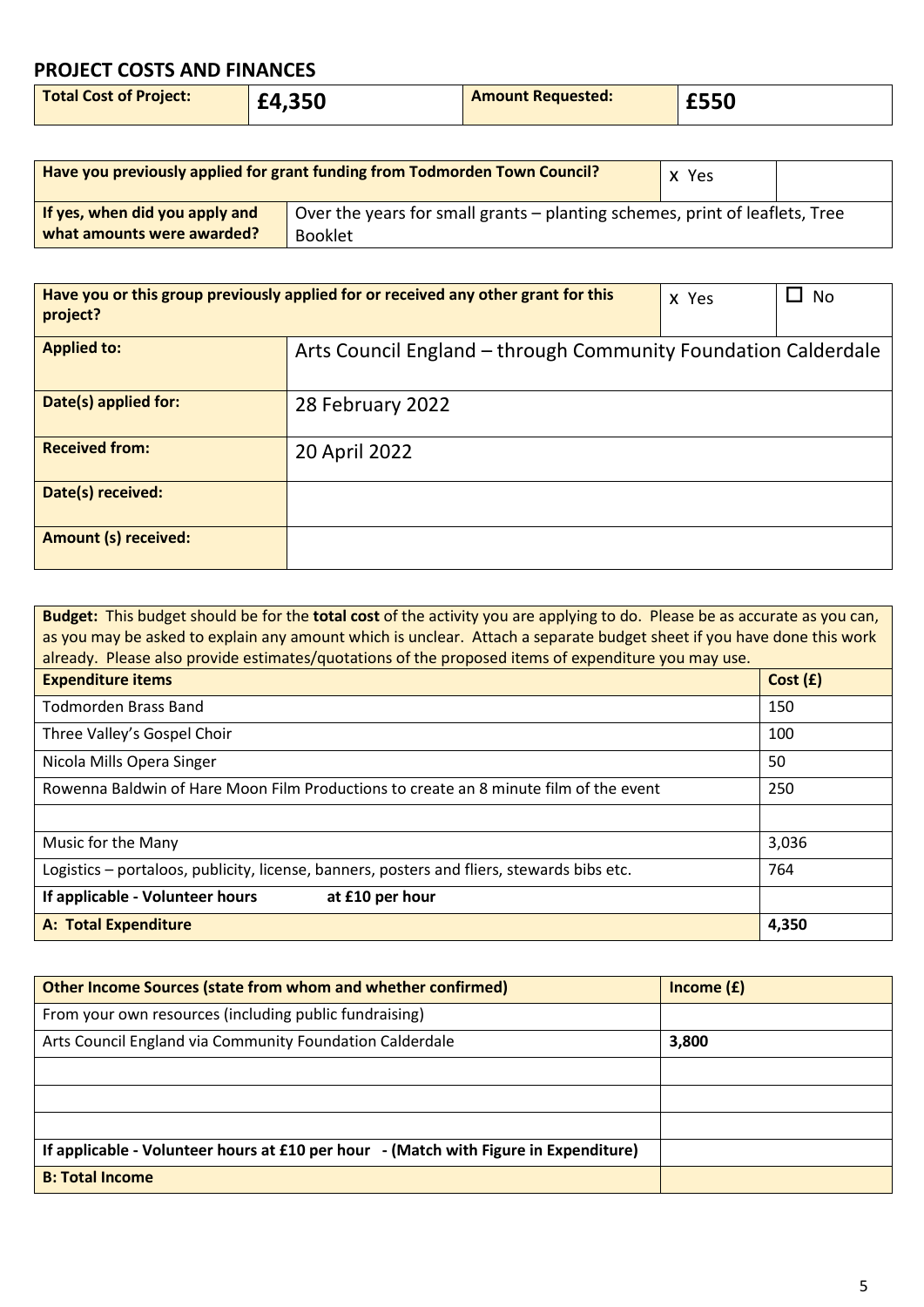| C: Sum requested from Todmorden Town Council                                          | 550        |
|---------------------------------------------------------------------------------------|------------|
| D: Applicant contribution $% = (B/A)% - (official use only))$                         | 87%        |
| E: Todmorden Town Council Contribution % = $(C/A)$ % (official use only)              | 13 %       |
| D: Total income (must be sum of B & C above) and equal to figure A                    | 4,350      |
| TTC use – does applicant contribution $%$ meet criteria – see end of application form | <b>Yes</b> |
| (official use only)                                                                   |            |

| How much do you receive from your main funder? | Per year £ |
|------------------------------------------------|------------|
|------------------------------------------------|------------|

**What other grants have you received in the last 3 years (amount and from who?)**

Ward Forum Grant of £486 in February 2022 Reeps Moss Grant (Grantscape) £372 in October 2020

**Please attach any other information you think is appropriate for this project, e.g. insurance cover, health and safety issues, planning permission received, quotations from suppliers and any other relevant information to support your application.**

| If your group has been set up or has been running for less than a year, applicants must provide one personal<br>reference. You must also provide a copy of your latest bank statement with a statement of income and expenditure<br>of other financial information which indicates your financial position. |                                   |  |
|-------------------------------------------------------------------------------------------------------------------------------------------------------------------------------------------------------------------------------------------------------------------------------------------------------------|-----------------------------------|--|
| <b>Personal Reference:</b>                                                                                                                                                                                                                                                                                  | <b>Reference contact details:</b> |  |
|                                                                                                                                                                                                                                                                                                             |                                   |  |

## **TOWN COUNCILLOR SUPPORT – is this application supported by your ward Town Councillor?**

 $x \text{ Yes}$   $\Box$  No

#### **DECLARATION**

- I am authorised to make this application on behalf of the above organisation
- I certify that the information contained in this application is correct
- I confirm that I have read and understood the Council's criteria for its small grants scheme
- If the information in the application changes, I will inform Todmorden Town Council as soon as possible
- I give permission for Todmorden Town Council to record the details of my organisation electronically and contact organisation by phone, mail or email with information from time to time
- I agree to the terms and conditions of the grant criteria stipulated on this form and will provide evidence to the Council to show that the grant has been used in the manner it was intended and will repay any funds that have not been used towards the grant
- I agree to promote Todmorden Town Council in all publicity activities in support of the grant awarded
- I agree to comply with any other terms and conditions that the Council may attach to the grant